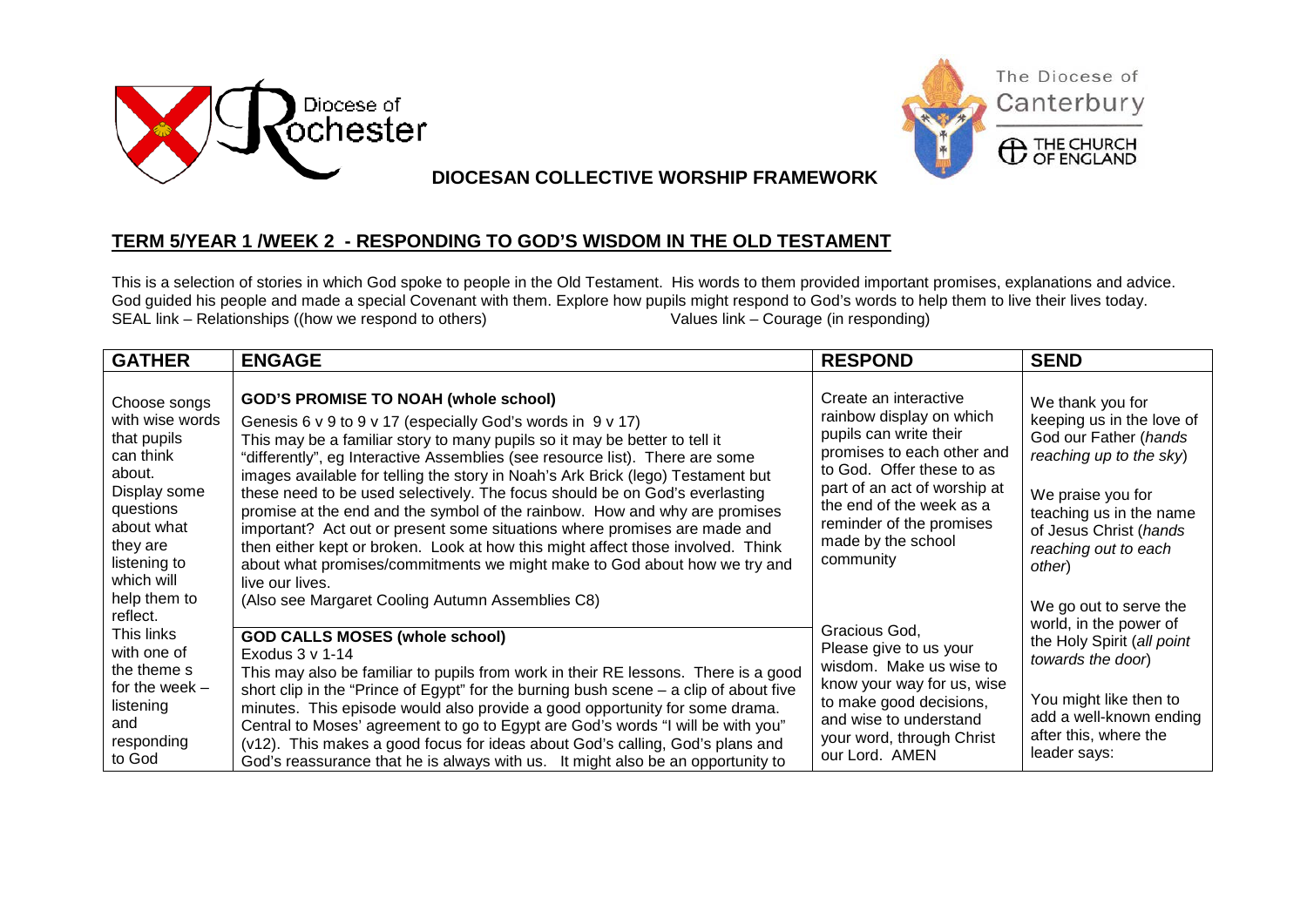



## **DIOCESAN COLLECTIVE WORSHIP FRAMEWORK**

| explore how God communicates with people and how this invites a response in<br>which people have a choice.                                                                                                                                                                                                                                                                                                                                                                                                                                                                                                                                                                                                                                                                                                                                                                                                                                                                                                                                                                                                                | Spend time learning to                                                                                                                                                                                                                                                           | And all the people said<br>And everyone replies:               |
|---------------------------------------------------------------------------------------------------------------------------------------------------------------------------------------------------------------------------------------------------------------------------------------------------------------------------------------------------------------------------------------------------------------------------------------------------------------------------------------------------------------------------------------------------------------------------------------------------------------------------------------------------------------------------------------------------------------------------------------------------------------------------------------------------------------------------------------------------------------------------------------------------------------------------------------------------------------------------------------------------------------------------------------------------------------------------------------------------------------------------|----------------------------------------------------------------------------------------------------------------------------------------------------------------------------------------------------------------------------------------------------------------------------------|----------------------------------------------------------------|
| <b>GOD GIVES ORDERS TO HIS ARMY (whole school)</b><br>Joshua 6 v 1-20<br>An example of how God gave detailed instructions to Joshua (who was Moses'<br>successor and led the people of Israel into the Promised Land).<br>There is lots of scope for drama here.<br>Invite pupils to think about a time when somebody was faced with a big problem<br>that they could see with their eyes, but the only way to solve the problem was<br>through something invisible – love or prayer or patience for example. Tell the<br>story of Joshua and the walls of Jericho (eg from The Barnabas Children's Bible<br>or the Lion Storyteller Bible). How might the people in Jericho have felt when they<br>saw the people of God walking round their city? How might the people of God<br>have felt as they walked round silently? How would you have felt?<br>The only way those visible walls were going to fall down was through the invisible<br>power of God which was received when Joshua and the people did what God had<br>asked them to. Think about how we can ask this same powerful God to help us in<br>our lives. | listen – either using quiet<br>music or calming images or<br>short spaces of silence.<br>Offer all the prayers said in<br>the silence of people's<br>hearts saying<br>'We offer you our prayers,<br>our thoughts and our lives,<br>in the name of Jesus Christ<br>our Lord' AMEN | (Taken from an idea on<br>the Barnabas in<br>Churches website) |
| GOD SPEAKS TO SAMUEL (key stage or class worship)<br>I Samuel 3 v 1-10<br>Choose an appropriate version of the story eg the Lion Storyteller Bible. This is a<br>story of how God speaks to a young boy who does not realise that it is God until<br>he works it out with the help of Eli. Samuel later became an important leader for<br>the people of Israel. Create a situation in which there is a lot of competing noise<br>eg several people talking at once or different radio programmes playing at the<br>same time etc. How easy is it to hear the individual voices? Talk about listening<br>very carefully so that we hear what we are meant to hear.<br>In the story, encourage reflection on<br>why Eli didn't realise for a while that it was God who was speaking to Samuel,                                                                                                                                                                                                                                                                                                                              |                                                                                                                                                                                                                                                                                  |                                                                |